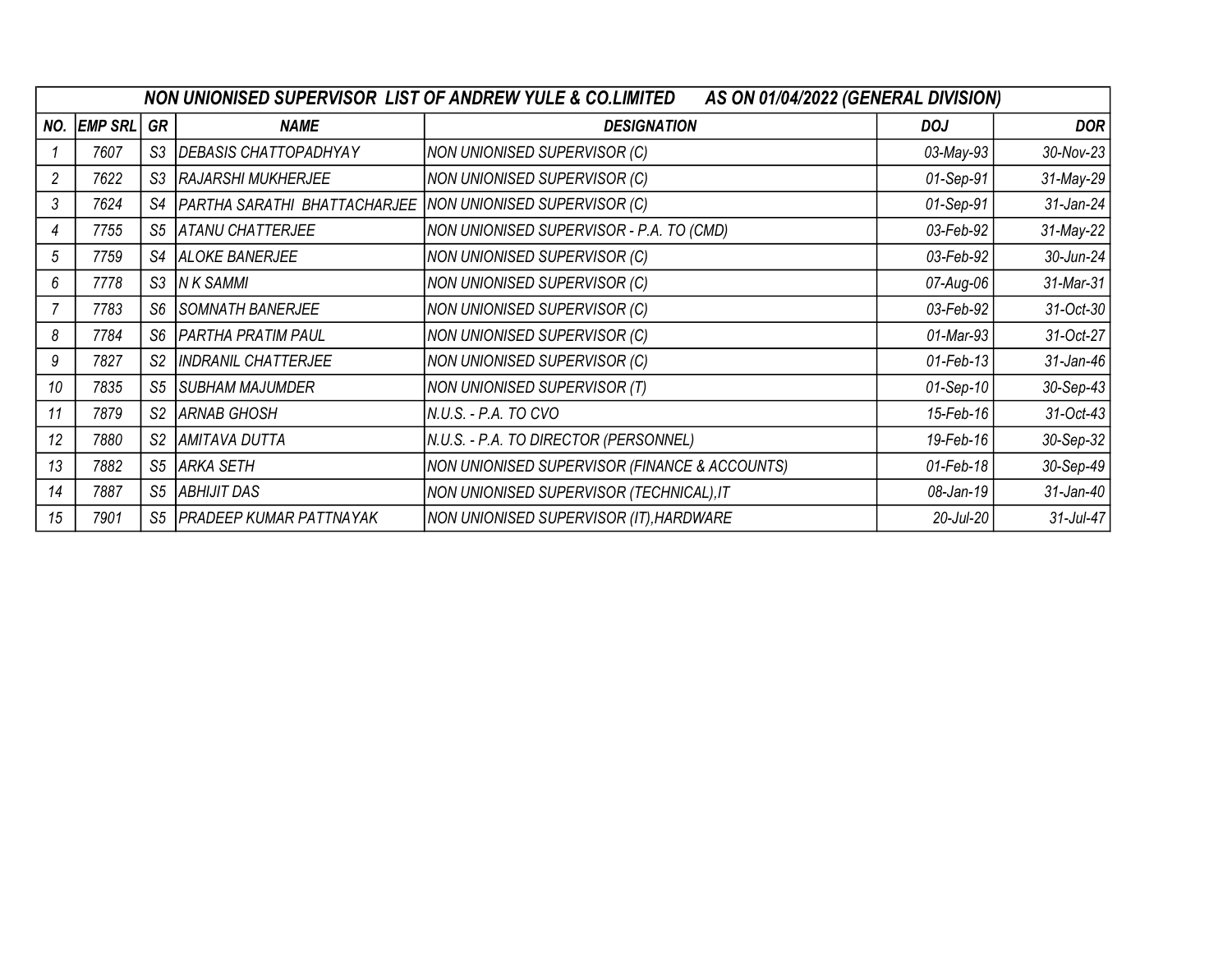|                | NON UNIONISED SUPERVISOR LIST OF ANDREW YULE & CO.LIMITED<br>AS ON 01/04/2022 (ENGINEERING DIVISION) |                |                               |                                               |                 |                 |  |  |
|----------------|------------------------------------------------------------------------------------------------------|----------------|-------------------------------|-----------------------------------------------|-----------------|-----------------|--|--|
| NO.            | <b>EMP SRL</b>                                                                                       | GR             | <b>NAME</b>                   | <b>DESIGNATION</b>                            | <b>DOJ</b>      | <b>DOR</b>      |  |  |
| -1             | 7886                                                                                                 | S <sub>6</sub> | <b>RABIN SAMADDAR</b>         | NON UNIONISED SUPERVISOR (T)                  | 12-Dec-18       | 31-Mar-39       |  |  |
| $\overline{c}$ | 7896                                                                                                 | S <sub>6</sub> | SOMNATH CHAKRABORTY           | NON UNIONISED SUPERVISOR (DESIGN)             | 14-Dec-19       | 30-Nov-36       |  |  |
| 3              | 7897                                                                                                 | S <sub>6</sub> | SUBHAMOY CHOWDHURY            | NON UNIONISED SUPERVISOR (DESIGN)             | $10$ -Jan- $20$ | 31-Oct-38       |  |  |
| 4              | 7892                                                                                                 | S <sub>5</sub> | RAHUL GUPTA                   | NON UNIONISED SUPERVISOR (T)                  | $10$ -Jul-19    | 31-May-44       |  |  |
| 5              | 7455                                                                                                 | S <sub>5</sub> | <b>PRADIP GHOSH</b>           | NON UNIONISED SUPERVISOR (T)                  | 01-Apr-91       | 30-Sep-26       |  |  |
| 6              | 7489                                                                                                 | S <sub>5</sub> | <b>AMIT KUMAR BOSE</b>        | NON UNIONISED SUPERVISOR (C)                  | 21-Oct-91       | 31-Oct-27       |  |  |
| $\overline{7}$ | 7786                                                                                                 | S4             | SAIBAL CHAKRABORTY            | NON UNIONISED SUPERVISOR (T)                  | 01-Jan-91       | 31-Dec-22       |  |  |
| 8              | 7787                                                                                                 | S4             | <b>INDRA NATH BAIRAGI</b>     | NON UNIONISED SUPERVISOR (T)                  | 02-Mar-85       | 31-Aug-23       |  |  |
| 9              | 7792                                                                                                 | S4             | <b>BISWAJIT GAYEN</b>         | NON UNIONISED SUPERVISOR (C)                  | 16-Sep-89       | 30-Jun-31       |  |  |
| 10             | 7839                                                                                                 | S <sub>5</sub> | <b>ARIJIT MITRA</b>           | NON UNIONISED SUPERVISOR (T)                  | 02-Nov-10       | 31-May-42       |  |  |
| 11             | 7863                                                                                                 | S4             | DIPAYAN PATRA                 | NON UNIONISED SUPERVISOR (T)                  | 18-Aug-13       | 30-Apr-50       |  |  |
| 12             | 7881                                                                                                 | S4             | <b>PRIYA RANJAN SENAPATI</b>  | NON UNIONISED SUPERVISOR (DESIGN)             | 31-Mar-16       | $31$ -Jul- $51$ |  |  |
| 13             | 7898                                                                                                 | S4             | <b>PURNENDU PATTANAYAK</b>    | NON UNIONISED SUPERVISOR (SALES & MARKETING)  | 02-Mar-20       | 31-Mar-52       |  |  |
| 14             | 7899                                                                                                 | S4             | MANJULIKA BERA                | NON UNIONISED SUPERVISOR (SALES & ESTIMATION) | 10-Mar-20       | 30-Jun-48       |  |  |
| 15             | 7861                                                                                                 | S4             | <b>SOURAV NATH</b>            | NON UNIONISED SUPERVISOR (T)                  | 18-Aug-13       | 28-Feb-50       |  |  |
| 16             | 7874                                                                                                 | S3             | <b>ARGHA SARKAR</b>           | NON UNIONISED SUPERVISOR (T)                  | 12-Aug-15       | $31$ -Jul- $52$ |  |  |
| 17             | 7875                                                                                                 | S3             | NIKHIL PRASAD                 | NON UNIONISED SUPERVISOR (MATERIALS)          | 23-Nov-15       | 30-Jun-48       |  |  |
| 18             | 7878                                                                                                 | S3             | PINTU PRADHAN                 | NON UNIONISED SUPERVISOR (T)                  | 12-Feb-16       | 30-Jun-49       |  |  |
| 19             | 7889                                                                                                 | S <sub>2</sub> | <b>RANTIDEV CHATTOPADHYAY</b> | NON UNIONISED SUPERVISOR (T)                  | 20-May-19       | 31-Jan-53       |  |  |
| 20             | 7890                                                                                                 | S <sub>2</sub> | <b>ABANI MONDAL</b>           | NON UNIONISED SUPERVISOR (T)                  | 20-May-19       | 28-Feb-50       |  |  |
| 21             | 7891                                                                                                 | S <sub>2</sub> | <b>KUNTAL BERA</b>            | NON UNIONISED SUPERVISOR (T)                  | 24-Jun-19       | 28-Feb-53       |  |  |
| 22             | 7902                                                                                                 | S <sub>2</sub> | <b>AMIT GHOSH</b>             | NON UNIONISED SUPERVISOR (DESIGN)             | 16-Nov-20       | 30-Nov-55       |  |  |
| 23             | 7903                                                                                                 | S <sub>2</sub> | SUBHODEEP KOIRY               | NON UNIONISED SUPERVISOR (SALES & MARKETING)  | 17-Nov-20       | $31$ -Jul- $56$ |  |  |
| 24             | 7904                                                                                                 | S <sub>2</sub> | <b>SOURAV KHAN</b>            | NON UNIONISED SUPERVISOR (DESIGN)             | 24-Nov-20       | 28-Feb-57       |  |  |
| 25             | 7905                                                                                                 | S <sub>2</sub> | <b>SHOUBHIK DUTTA</b>         | NON UNIONISED SUPERVISOR (DESIGN)             | 25-Nov-21       | 30-Jun-55       |  |  |
| 26             | 7893                                                                                                 | S <sub>1</sub> | <b>RANJAN GHOSH</b>           | NON UNIONISED SUPERVISOR (PERSONNEL & ADMIN)  | 1-Sep-87        | 31-May-26       |  |  |
| 27             | 7895                                                                                                 | S <sub>1</sub> | DEBDULAL CHATTERJEE           | NON UNIONISED SUPERVISOR (FINANCE & ACCOUNTS) | 1-Nov-91        | 31-Oct-25       |  |  |